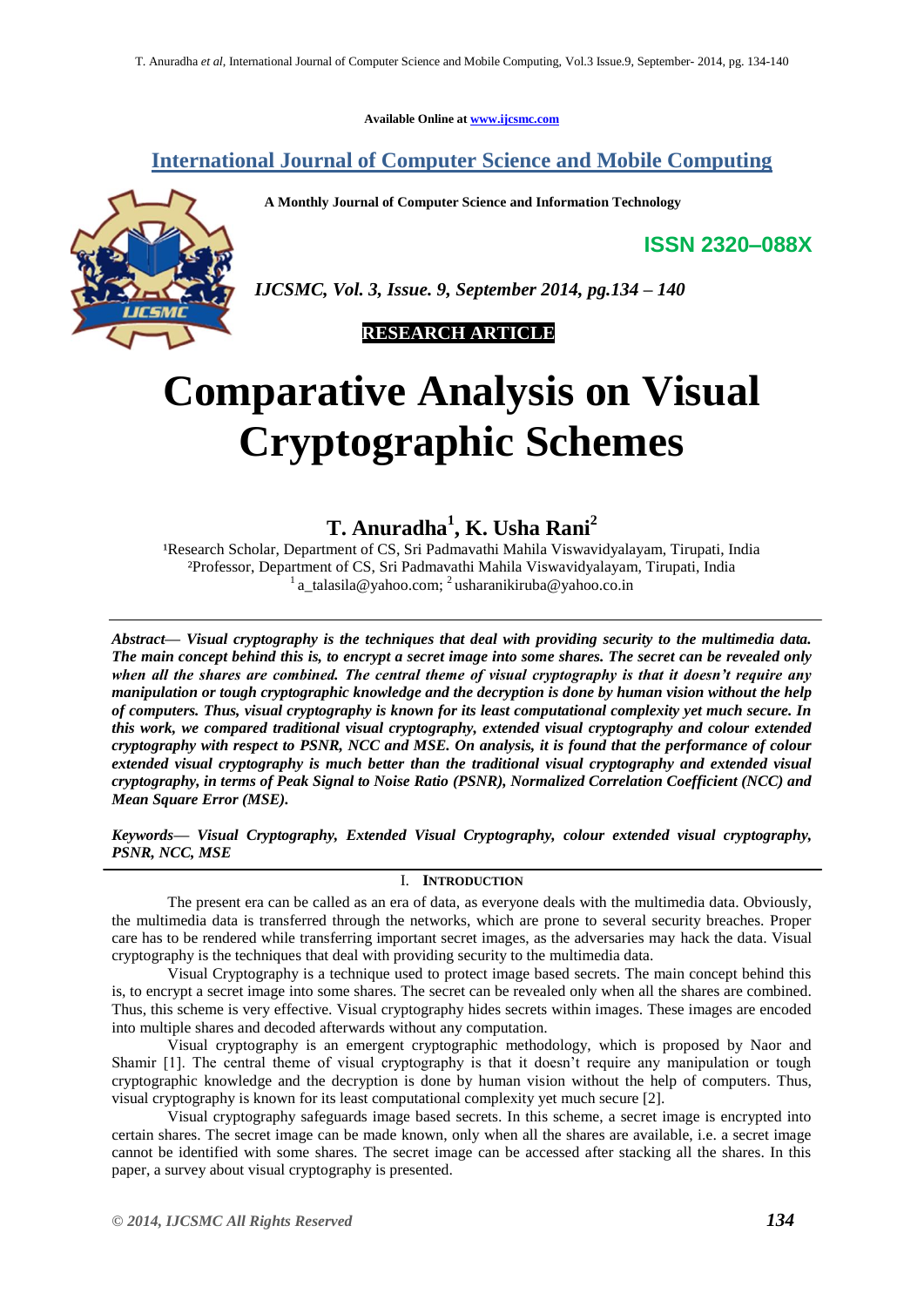The most useful type of visual cryptography is Colour visual cryptography. The main reason behind this is that the usage of colour images is more and also, natural coloured images are the best covers to hide a secret without any suspicions. The main application of visual cryptography is watermarking.

## II. **DIFFERENT VC SCHEMES**

#### *A. Traditional Visual Cryptography*

Visual cryptography is proposed in [1] and defined as a new type of cryptographic scheme, which can decode concealed images without any cryptographic computation [3]. Thus, the decryption depends on the human visual system. When  $k$  number shares are stacked, human eyes decrypt. Thus, this methodology is simple yet secure.

This traditional visual cryptography claims the encryption as  $k$  out n secret sharing problem. Some of the necessary parameters of this system are  $m, \alpha, \gamma$ . Here, m is the total number of pixels in a share, which can indicate the loss of resolution,  $\alpha$  indicates the contrast loss and finally  $\gamma$  represents the size of  $C_0$  and  $C_1$ , where  $C_0$  is the sub-pixel pattern of white pixel share and  $C_1$  is the sub-pixel pattern of black pixel share. In (2,2) Visual Cryptographic System (VCS), the shares are framed by

| $C_0$ = Permute the columns of $\begin{bmatrix} 1 & 1 & 0 & 0 \\ 1 & 1 & 0 & 0 \end{bmatrix}$ |  |     |
|-----------------------------------------------------------------------------------------------|--|-----|
| $C_1$ = Permute the columns of $\begin{bmatrix} 1 & 1 & 0 & 0 \\ 0 & 0 & 1 & 1 \end{bmatrix}$ |  | (2) |

From (1) and (2), a pixel from the original image is expanded to four pixels and the shares are generated.

For a white coloured pixel in the original image, the same pattern of four pixels is randomly chosen for both the shares and for a black coloured pixel, complementary pair pattern is chosen, thus the patterns from the same column. The shares can be vertical, horizontal or diagonal.



Fig 1: (a) Horizontal shares (b) Vertical Shares (c) Diagonal Shares

The main merit of this scheme is individual share cannot infer any information and thus no decryption is made possible. Many enhancements have been proposed by keeping this concept as base [4]. In [5], the concept of pixel expansion as described earlier is eliminated and it uses the (k, n) scheme. Size invariant shares are handled by a probabilistic approach [6]. In this system, the sizes of the original images and shadows remain the same. The recursive visual cryptography considers two shares which contains more than a secret. The process of secret recovery is done by applying rotation or shifting the share to various spots over the share.

| Key Image | <b>Shares</b> | <b>Extracted Key Image</b> |  |  |
|-----------|---------------|----------------------------|--|--|
| Ph.D CS   |               |                            |  |  |

TABLE I TRADITIONAL VISUAL CRYPTOGRAPHY

Traditional visual cryptography employs black and white coloured pixels to represent a binary image. Thus, it withstands the image altering attacks such as scaling, resizing, cropping, skewing etc., This is because,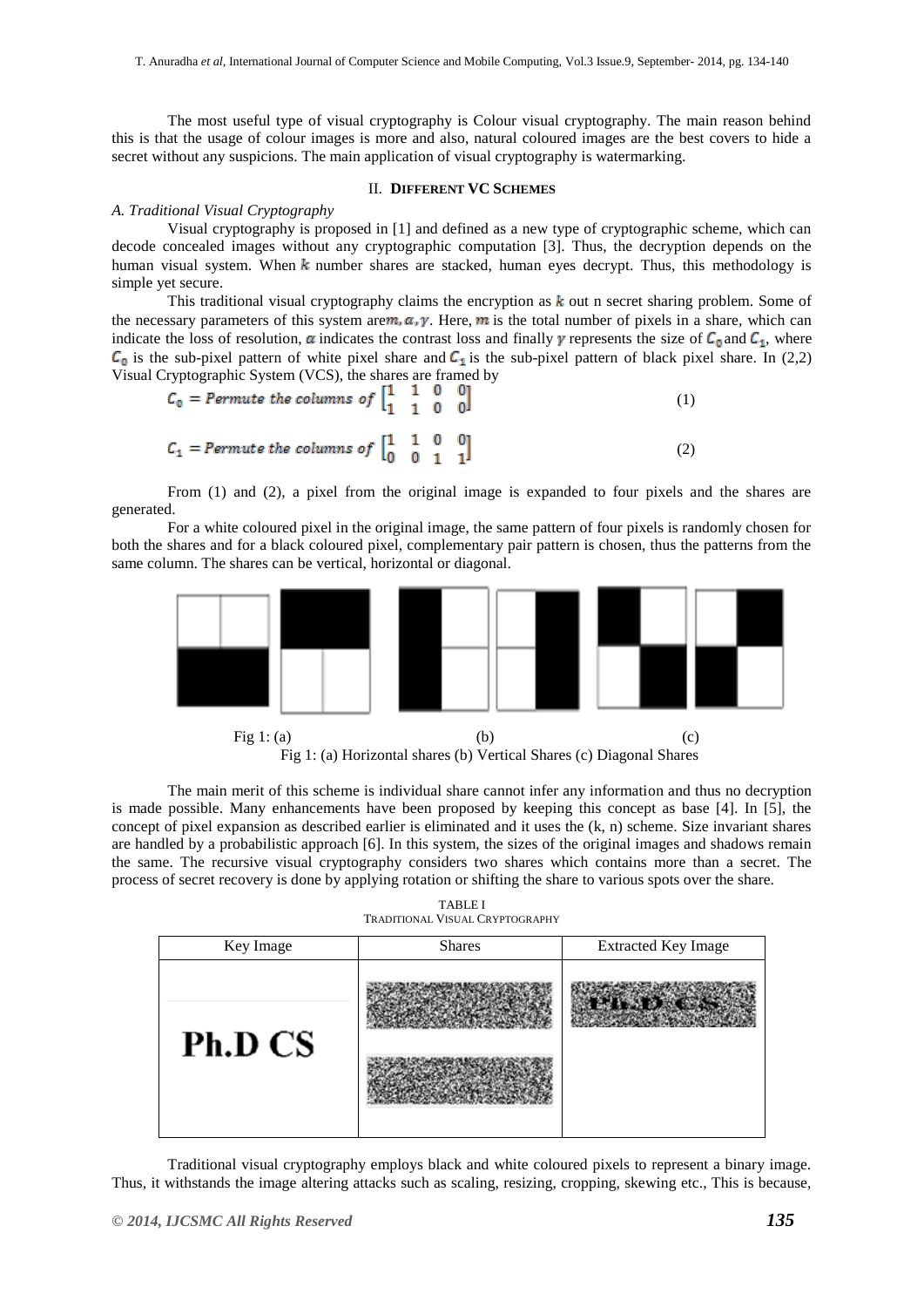the black pixel is black at all times and so is white pixel and there is no intermediate point. Thus, the security of this scheme is appreciable. However in this digital image world, the usage of binary images is vanished.

#### *B. Extended Visual Cryptography*

In traditional cryptographic systems, shares are created as random patterns of pixel, which resembles the noise. This may alert the hackers for analysis. Extended visual cryptography is proposed in [7].

Extended visual cryptography extends the nature of traditional visual cryptography but the shares are meaningful. When the shares are laid one above the other, the meaning gets disappeared and the secret is recovered. The shares must be meaningful which can be like a cat, a vehicle or something meaningful. The pixels can either be black or white. There are three conditions that must be satisfied while encrypting images. Secret image must be made known upon superimposing by the image that belongs to access structure. On analysing the shares, it must not be possible to sniff a clue about the secret. The image within the shares should not be modified by any means. A  $(k, n)$  problem is addressed in [8] and the pixel expansion is carried out in a better way than traditional visual cryptography.

> TABLE III EXTENDED VISUAL CRYPTOGRAPHY (EVC)

| Key Images | <b>Shares</b> | <b>Extracted Key Image</b> |  |  |
|------------|---------------|----------------------------|--|--|
| Ph.D CS    |               |                            |  |  |
| Ph.D IT    |               |                            |  |  |

A work on improving the share quality in extended visual cryptography is proposed in [9]. This is attained by employing grey pixels rather than black and white pixels. In [10], uses halftone greyscale images as the medium of visual information based on EVC. Traditional visual cryptography involves several random patterns of dots, which alerts the hackers. On the other hand, when halftone shares are employed then it is quite difficult to detect encryption. This improves the security. In [11], the quality of the shares is improved by contrast enhancement techniques but they are not secure.

## *C. Color Visual Cryptography*

Colour visual cryptography is the most useful methodology because every man in this world started to use colour images and thus natural coloured images can be used for secret sharing. Colour images are very famous and are used by most of the people. Most of the techniques use halftoning with colour visual cryptography.

In [12], two opaque and a transparent colours are used. The main thing here is to mind the order of the shares. Thus, every share is needed to be pre-determined. There are two means of constructions. They are monochromatic and bi-chromatic methodologies.

In monochromatic construction, every pixel in the original image is mapped with n number of subpixels and each participant has n sheets.

In [13], a scheme based on halftoning with colour image sharing is proposed. Halftoning technique can have different degrees of grey colours. Also, there is no need of computers to decrypt. Another system with eight colours based on RGB-CMYK colour model is proposed in [14]. In this work, all the colours are permuted when two shares are produced. The original image is generated after superimposition of shares.

In [15], it is proven that the colour-optimal schemes are applicable for colour visual cryptography schemes. In [16], a probability based additive colour mixing scheme is proposed. This system works for a fixed pixel expansion and is an improvement over existing colour secret sharing schemes. The main drawback of the system is that the overall contrast is reduced after the secrets are revealed.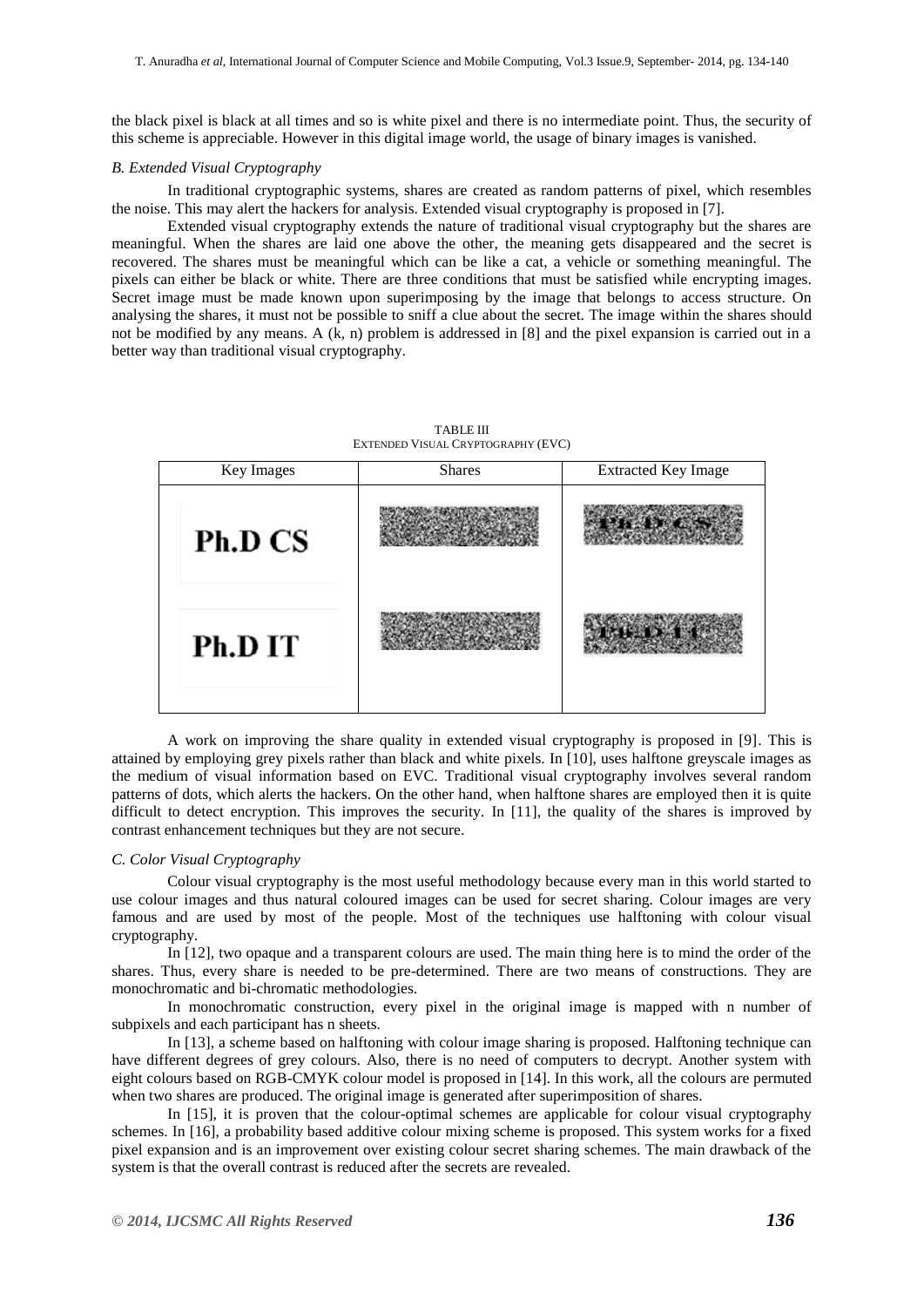TABLE IIIII  $(1,1)$  CEVC

|             |                | $(1, 1)$ $\sim$        |                 |                        |
|-------------|----------------|------------------------|-----------------|------------------------|
| Color Image | Share by error | Key Image              | After Embedding | <b>Extracted Image</b> |
|             | diffusion      |                        |                 |                        |
|             |                | <b>MS</b><br><b>UN</b> |                 | <b>MS</b><br>UN        |

Mostly, the colour image is darkened when the shares are laid one over the other for secret recovery. This is because, when the same coloured pixel meets each other, the resultant pixel gets darkened. This colour darkening issue is solved in [17] by concentrating only on three colours for superimposition and they are black, white and a pixel of the provided colour, which in turn yields perfect image reconstruction.

#### TABLE IVV (2,2) CEVC

| Color Image 1 & 2 | Share by error | Key Image | After Embedding | <b>Extracted Image</b> |
|-------------------|----------------|-----------|-----------------|------------------------|
|                   | diffusion      |           |                 |                        |
|                   |                | <b>MS</b> |                 | <b>MS</b>              |
|                   |                | <b>UN</b> |                 | <b>UN</b>              |

## III. **PERFORMANCE ANALYSIS**

In this work, we compared traditional Visual Cryptography (VC), Extended Visual Cryptography (EVC) and Colour Extended Visual Cryptography (CEVC) by PSNR, MSE and NCC by using Matlab as simulator. On analysis, it is found that the performance of CEVC is much better than the traditional visual cryptography and extended visual cryptography and is proved by PSNR ratio, normalized correlation coefficient and MSE. The results of analysis are presented in Table V.

## *A. Peak Signal to Noise Ratio(PSNR)*

This performance metric evaluates the image quality between original and the cryptographic image and is calculated by (3).

$$
PSNR = 10 \times \log_{10} \frac{1}{\frac{1}{H \times W} \sum_{x=0}^{H-1} \sum_{y'=0}^{y_1-1} [f(x,y) - g(x,y)]^2}
$$
(3)

where H and W are the height and width of the image, respectively; and  $f(x,y)$  and  $g(x,y)$  are the grey levels located at coordinate (x,y) of the original image and cryptography image, respectively.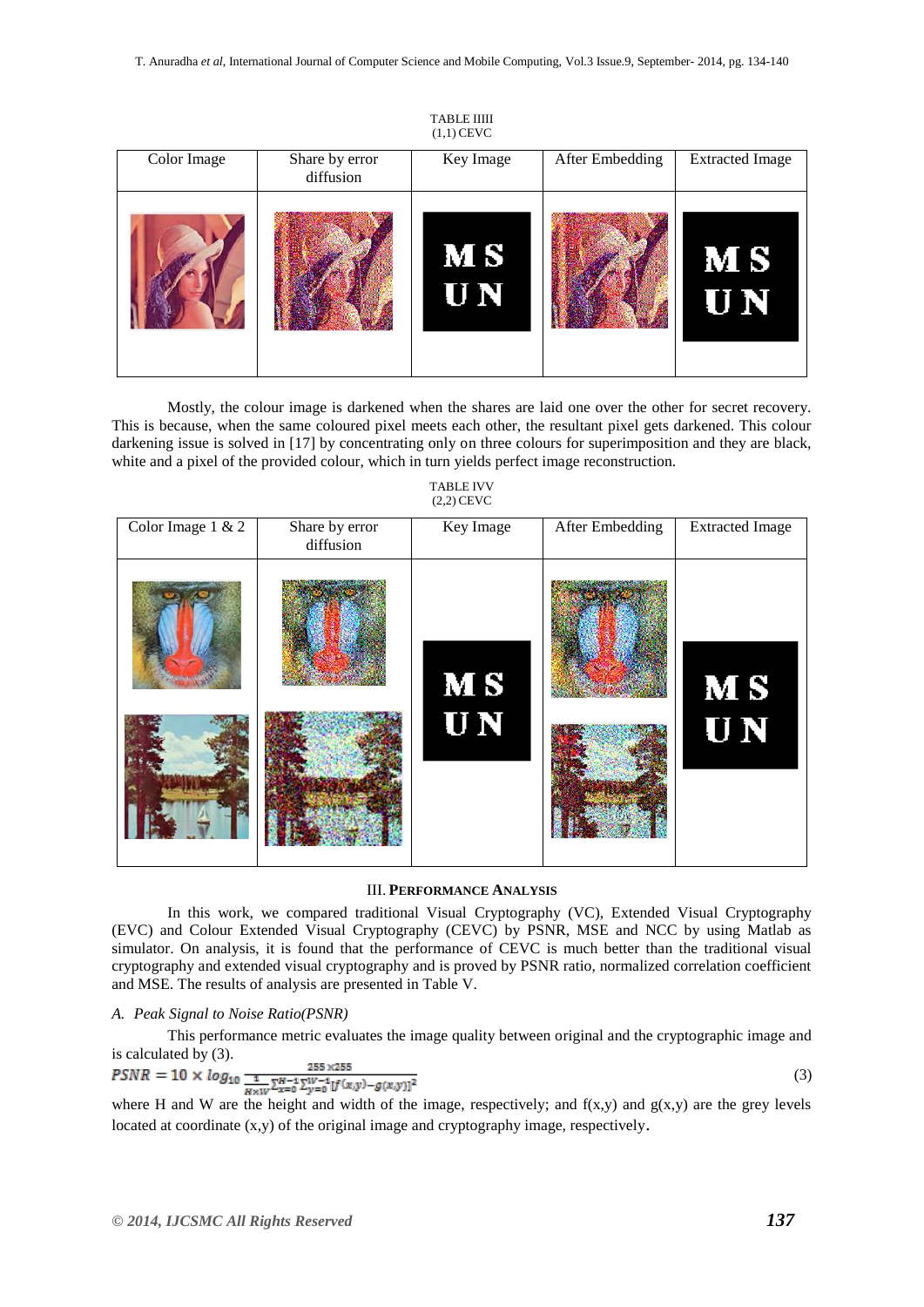#### *B. Normalized Correlation Coefficient (NCC)*

This metric measures the quality of key image. The quality of extracted and the original key image is evaluated by (4).

$$
NCC = \frac{1}{M \times N} \sum_{i=1}^{M} \sum_{i=1}^{N} E(x, y) \times O(x, y)
$$
\n
$$
(4)
$$

where M and N are the height and width of the image and  $E(x,y)$  and  $O(x,y)$  are the grey levels located at coordinate (x,y) of the extracted key image and original key image, respectively.

## *C. Mean Square Error (MSE)*

This metric represents the cumulative squared error between the original and cryptographic image. The lower the MSE, the higher the accuracy rate and is calculated by (5).

$$
MSE = \frac{1}{w \cdot w} \sum_{x=0}^{H-1} \sum_{y=0}^{W-1} [f(x, y) - g(x, y)]^2
$$
\n(5)

where H and W are the height and width of the image, respectively; and  $f(x,y)$  and  $g(x,y)$  are the grey levels located at coordinate (x,y) of the original image and cryptography image, respectively.

| Image       | <b>PSNR Analysis</b><br><b>NCC Analysis</b> |            |             |                | <b>MSE</b> Analysis |             |           |            |             |
|-------------|---------------------------------------------|------------|-------------|----------------|---------------------|-------------|-----------|------------|-------------|
|             | <b>VC</b>                                   | <b>EVC</b> | <b>CEVC</b> | <b>VC</b>      | <b>EVC</b>          | <b>CEVC</b> | <b>VC</b> | <b>EVC</b> | <b>CEVC</b> |
|             |                                             |            |             |                |                     |             |           |            |             |
| Lena        | 13.321                                      | 18.215     | 25.427      | $\overline{1}$ | $\mathbf{1}$        | 1           | 17.8214   | 12.4531    | 5.6442      |
| <b>Boat</b> | 14.272                                      | 19.732     | 26.285      | $\overline{1}$ | 1                   | 1           | 16.7421   | 11.3284    | 4.2135      |
| Pepper      | 16.274                                      | 21.296     | 28.146      | $\overline{1}$ | 1                   | 1           | 17.1547   | 12.1346    | 5.1456      |
| Sail        | 11.263                                      | 16.319     | 23.167      | $\mathbf{1}$   | 1                   | 1           | 16.7317   | 11.3185    | 4.2361      |
| Boat        |                                             |            |             |                |                     |             |           |            |             |
| Barbara     | 14.126                                      | 19.615     | 26.154      | $\mathbf{1}$   | 1                   | 1           | 17.1536   | 12.1267    | 5.1462      |

TABLE V PERFORMANCE ANALYSIS

Corresponding graph for Table V is provided in figures 2-4. The PSNR analysis is presented in Fig 2. Fig 3 and Fig 4 depicts NCC and MSE analysis respectively.



Fig 2: PSNR Analysis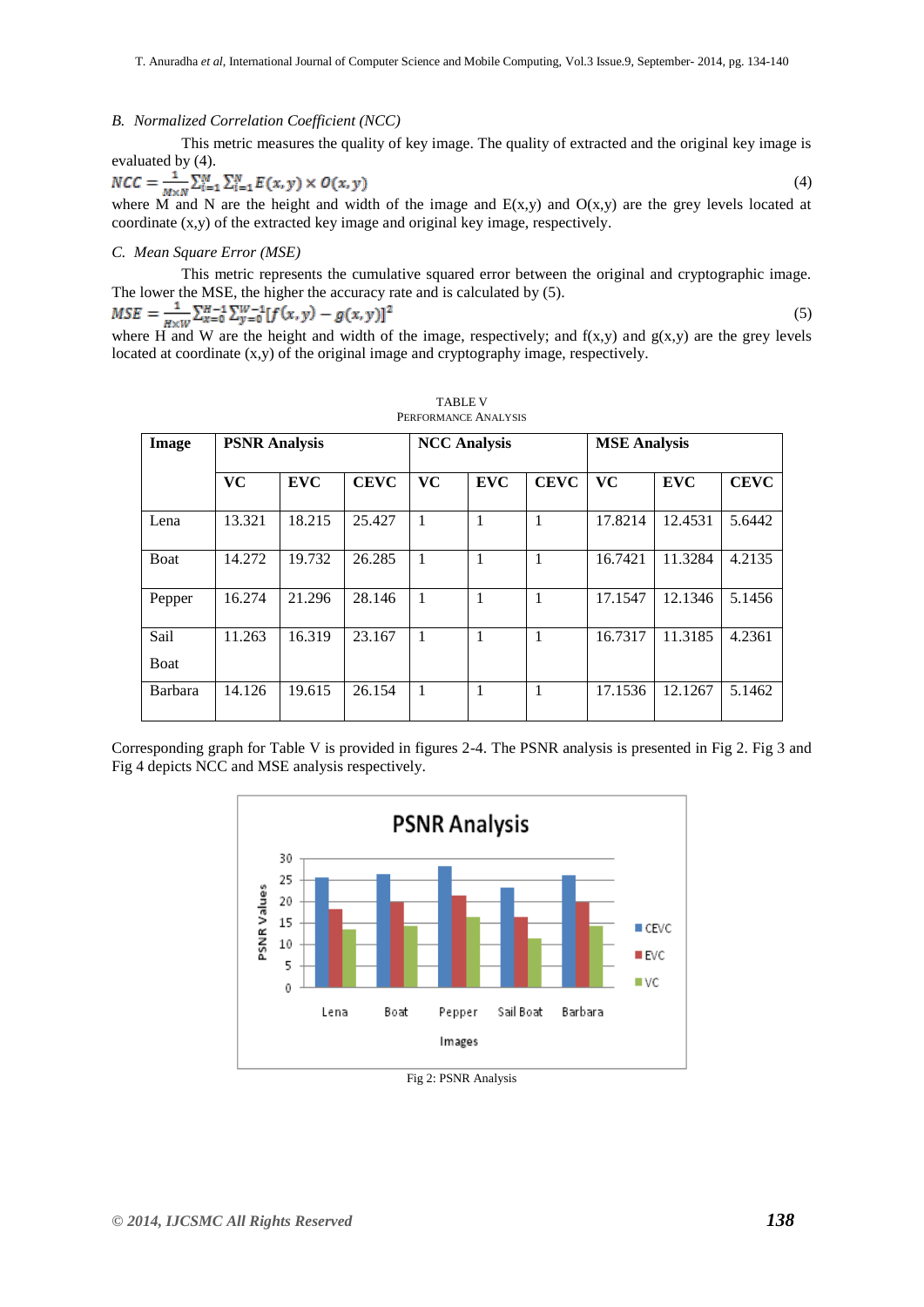

Fig 3: NCC Analysis



Fig 4: MSE Analysis

From the graphs, it is evident that the CEVC outperforms VC and EVC. The PSNR value for CEVC is the greatest and MSE value of CEVC is the least when compared to VC and EVC.

#### IV.**CONCLUSIONS**

In this work, the performance of traditional visual cryptography, extended visual cryptography and colour extended cryptography are evaluated. The results obtained from colour extended cryptography is satisfactory than the other two. CEVC gains the maximum PSNR value and the least MSE value. Thus in future, we propose to exploit colour extended visual cryptography.

## **REFERENCES**

[1] Moni Naor and Adi Shamir, "Visual Cryptography", advances in cryptology– Eurocrypt, pp 1-12,1995.

[2] P.S.Revenkar, Anisa Anjum, W.Z.Gandhare, "Survey of Visual Cryptography Schemes", International Journal of Security and Its Applications, Vol. 4, pp.49-56, 2010.

[3] Moni Naor and Adi Shamir, "Visual Cryptography", advances in cryptology– Eurocrypt '94, Vol 950, pp 1- 12,1994.

[4] Wen-Guey Tzeng and Chi-Ming Hu, "A new approach for visual cryptography", Designs, Codes and Cryptography, Vol.27, pp.207-227, 2002.

[5] Ryo Ito, Hidenoir Kuwakado and Hatsukazu Tanaka, "Image size invariant visual cryptography", IEICE Transactions, Vol.10, pp.2172-2177, 1999.